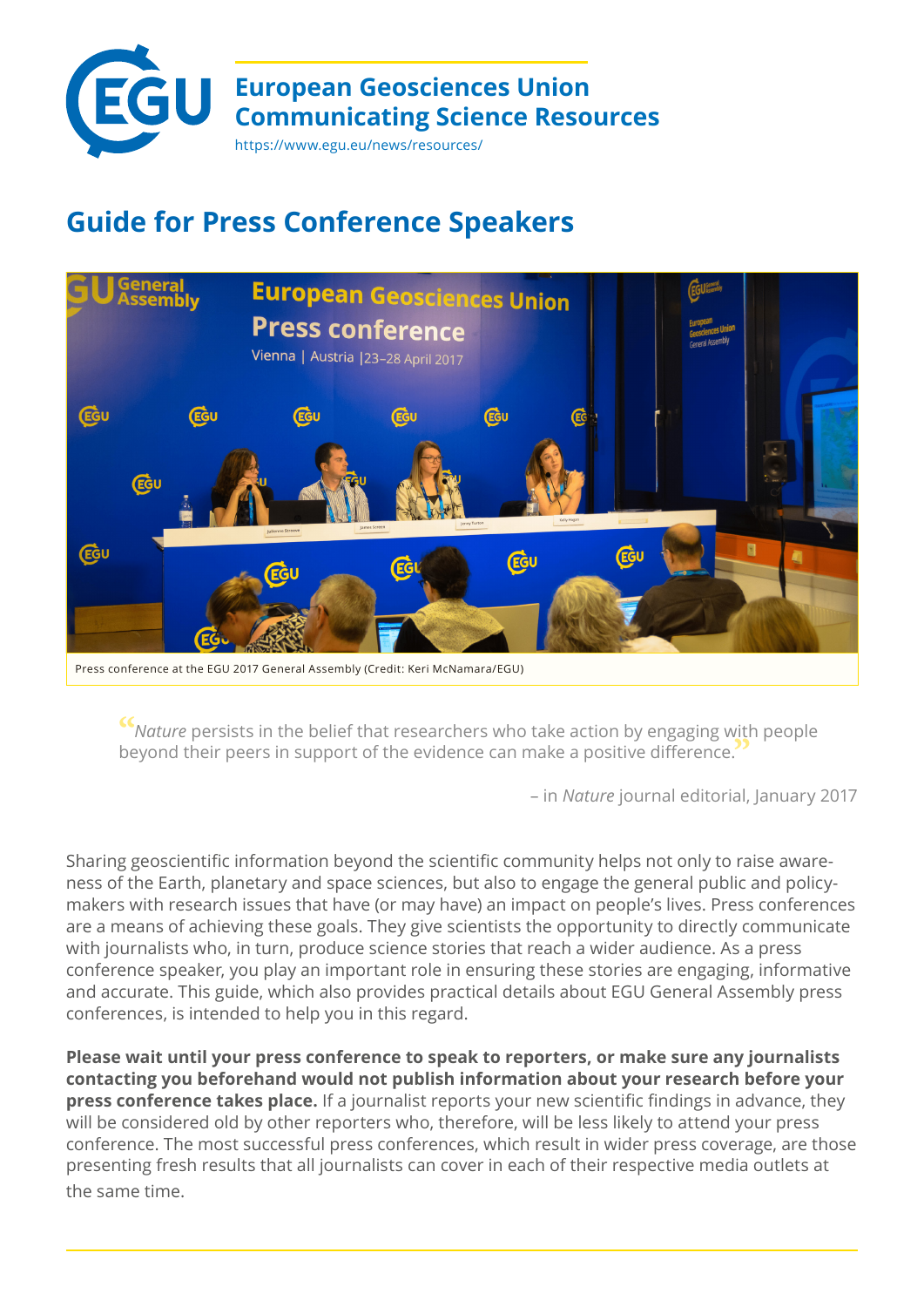# **Practical information: EGU General Assembly press conferences**

#### **Where?**

Press conferences take place in the Press Centre located on the [yellow level 0 \(ground floor\)](https://egu2018.eu/EGU2018_level0_yellow.pdf) of the Austria Center Vienna. If, for some reason, your press conference is happening in a different room, the EGU Media and Communications Manager will inform you in advance.

#### **When?**

Please be at the Press Centre about 10 minutes before the start of your media briefing. If possible, also make sure you are available for at least 10 minutes (preferably more) after your press conference in case journalists want to ask extra questions or arrange an interview with you.

#### **How?**

In the vast majority of EGU press conferences, panellists give short presentations, of around 5 minutes, introducing themselves and providing the main points and conclusions of their work (format A – [example](https://www.youtube.com/watch?v=1PHkZqDqJ4o)). Unless told otherwise, assume your media briefing will be in this format.

Rarely, press conferences are held in a question-and-answer format (format B – [example](https://www.youtube.com/watch?v=uqP5dy7hBAE)). In this case, a moderator/one of the speakers makes an opening statement of a few minutes introducing the topic of the media briefing. Then, each panellist briefly introduces herself/himself, indicating her/his area of expertise. Format B press conferences generally provide more time for interaction between the experts and the media, and are more suitable when there is a timely issue worth discussing, rather than new research results to present.

Following the presentations, the EGU media and communications manager will open the floor to questions from reporters only (press officers and scientists can only query the panel if there is time left after journalists asked their questions). After about 45 minutes from the beginning of the conference, or when the questions stop, the press conference ends.

#### **Audience**

Based on previous years, anywhere between 2 and 25 people may attend your media briefing. It is up to each journalist to decide whether or not they want to go to a particular press conference, so we cannot give you a precise number of attendees. In any case, the EGU holds a full-scale press conference even if only one reporter is in the room. Press conferences are also live streamed, meaning that reporters not in Vienna can still listen to you and ask questions remotely.

#### **On the record**

Remember that the entire press conference (presentations, questions, interviews) is 'on the record'. Don't say anything you wouldn't want to see reported or, worse, quoted and attributed to you!

#### **Technical details**

The Press Centre is equipped to show computer presentations in PowerPoint or similar software. There is a Windows laptop available to show your slides, videos or images so please bring your presentation material on a USB drive. Please try to have your presentation in PDF format to avoid compatibility issues when viewing it on the Press Centre laptop. Alternatively, you can bring your own laptop. Please let the EGU media and communications manager know well in advance if you need any equipment not listed here for your presentation.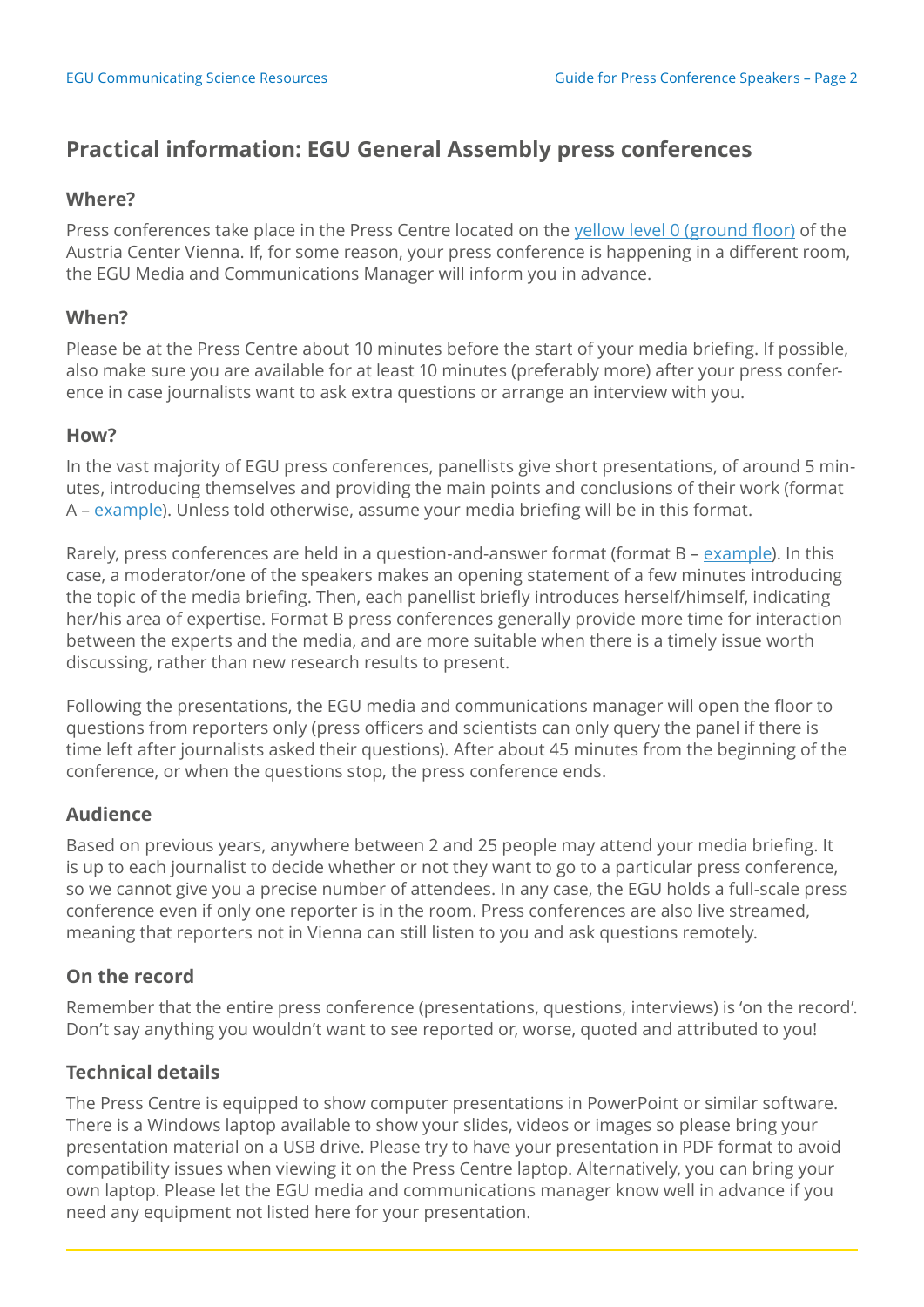## **How to get your message across: the opening presentation**

In your (format A) opening presentation – remember, you have only around 5 minutes to speak – it is **very important** that you:

- State the conclusions and main points first; explanations and background follow (this is not an academic talk – rather, imagine you are explaining in only a few minutes why your research is new and relevant to a family member who has never done research but is interested in science).
- Begin with the main points, even if your talk is in the nature of a review.
- Stress at the beginning why your new discovery is particularly important and what are its implications; explain why you are excited about the work; answer to the listener: "Why should I care?"
- Remember that journalists are interested in knowing what's new and why your work is significant and exciting; literature reviews and descriptions of the methods you used are much less relevant to them.
- Make sure your language is clear: avoid acronyms and technical terms (if you need to use them, explain what they mean), use analogies to clarify difficult concepts.
- Be aware that the graphics and other visuals you are using in your scientific talk may not be suitable for your press conference: simple, colourful and appealing pictures are preferable to complicated graphics.
- Try to have no more than five-six slides, but make sure they aren't cluttered; another option is having no slides at all.

**We strongly recommend you work together with your institution's press office to produce suitable handouts, including a press release, to distribute to journalists on the day of your press conference.** Press conferences where an accompanying press release is provided and distributed widely to media contacts tend to have far better news coverage than those where no press release is prepared. Please let the EGU media and communications manager know who the press officer at your institution is so that she can liaise directly with them to make sure the press material relating to your press conference reaches the journalists at the EGU General Assembly.

If your university or organisation doesn't have a press office, please send your slides and other presentation materials you might have to the EGU media and communications manager in advance so she can upload them to the General Assembly media website and print copies for attending journalists. If reporters have your presentation, they can listen to what you say rather than having to copy the content of your slides.

In press conferences with format B, the panel should introduce the topic to attendees, explaining related issues and challenges of relevance to the general public. In individual introductions, each panellist should explain why they are there and what their area of expertise and views on the topic are.

## **Clarify your points: the question period**

After the opening statements, reporters have the opportunity to ask questions to clarify points you have made or to gather further information about your work.